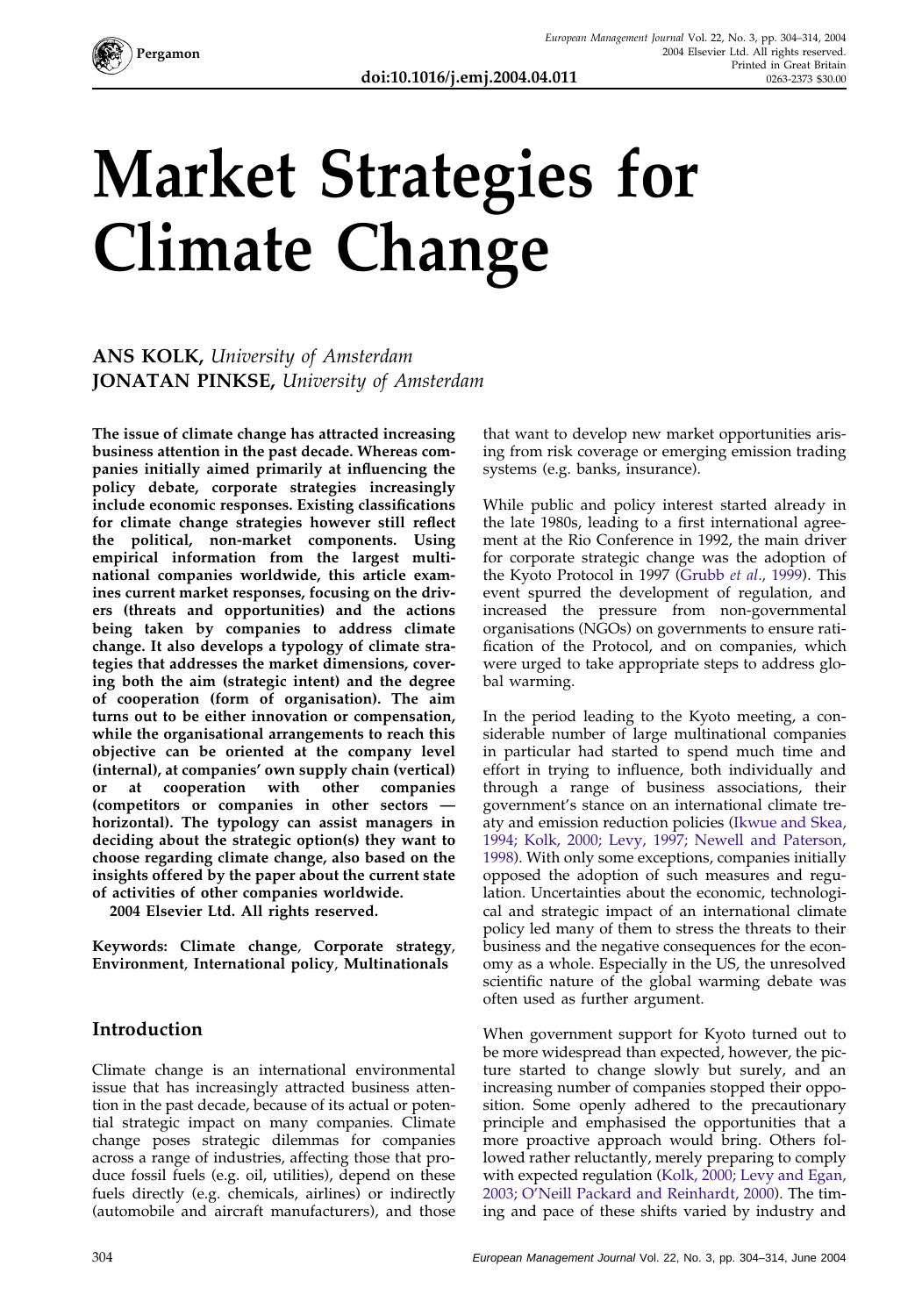country of origin. Early proponents could be found in those sectors where market chances were quickly discovered, or where the risks of climate change prevailed. In the automotive and oil industries, companies from European countries changed positions much earlier than their US counterparts [\(Kolk and](#page--1-0) [Levy, 2001; Kolk and Levy, 2004; Levy and Rothen](#page--1-0)[berg, 2002\)](#page--1-0). As the climate issue matured, however, more companies adopted proactive climate strategies. Corporate support for climate measures became evident in the wave of activities and initiatives to reduce emissions, through product and process improvements, cooperation with other companies, government agencies and NGOs to exchange technologies and expertise, and the exploration of options such as emission trading (e.g. [Dunn, 2002;](#page--1-0) Rosenzweig *et al*[., 2002; Whittaker](#page--1-0) *et al*., 2003).

A decade of business interest in climate change has thus led to a clear shift in the strategies adopted. While political, non-market, strategies predominated in the first half of the 1990s, the market component is clearly increasing in importance [\(Baron, 1995; Levy](#page--1-0) [and Kolk, 2002\)](#page--1-0). At the same time, however, the fact that large companies operate in a range of countries with sometimes different climate policies [\(Hamilton](#page--1-0) *et al*[., 2003; Schreurs, 2003\)](#page--1-0) means that the more multi-domestic non-market strategies [\(Baron, 1997\)](#page--1-0) continue to have an impact. But in the firm-specific blend of market and non-market strategies in the field of climate change, the former is currently receiving more attention. However, existing classifications for climate change strategies, developed concurrent with corporate (political) activity in the 1990s, are not yet able to grasp the new realities properly.

This paper introduces an adjusted typology, paying specific attention to the market components related to climate change. To this end, it examines empirical information from the largest multinationals worldwide, derived from a questionnaire, to explore the main elements of current corporate activity on climate change. On the basis of this analysis, the dominant distinguishing peculiarities are subsequently induced and a typology is presented. First, however, and before moving to the sample and data analysis, the next section briefly discusses the climate strategy classifications that have been developed and used so far.

#### **Corporate Responses to Climate Change: Existing Classifications**

With the emergence of climate change as business concern, attempts have been made to characterise corporate strategic responses. In line with the broader literature on environmental management, particularly continuum models and, to a lesser extent, typologies have been used [\(Doty and Glick,](#page--1-0)

[1994; Kolk and Mauser, 2002; Rugman and Verbeke,](#page--1-0) [1998\)](#page--1-0). An example of a continuum is the RDAP-scale [\(Clarkson, 1995\)](#page--1-0), adapted from a well-known classification in research on corporate social responsibility. On this continuum, responses range from a reactive stance, which denies responsibility, at the one end, to proactivity at the other, where managers anticipate developments. In between these two extremes, defensive and accommodative postures can be seen, characterised by, respectively, reluctant admission and acceptance of responsibility.

In view of the difficulties in distinguishing the last two categories, a three-step continuum (defensive, opportunistic/hesitant, and offensive) has been used to classify the evolution of corporate climate change strategies since the mid-1990s [\(Kolk, 2000\)](#page--1-0). The defensive posture involves active opposition to an international climate treaty, with emphasis on the costs involved and the lack of scientific evidence for global warming. In an opportunistic/hesitant strategy, companies prepare themselves for regulatory and market changes, but take a cautious approach in public. They see no need to be a first mover and to take risks, but, at the same time, preparations are being made to change sides if necessary. Finally, companies that follow an offensive approach point at their own responsibility and the need to take the first step themselves, not only for environmental reasons but also because it will offer market opportunities or improve their image. Moreover, the potential consequences and risks of climate change are seen as so serious that a precautionary approach should be taken.

In the description of the categories, elements of other environmental management typologies can be recognised. This involves particularly perceptions of environmental impact and its scientific significance [\(Roome, 1992\)](#page--1-0), the risks involved [\(Rondinelli and](#page--1-0) [Vastag, 1996\)](#page--1-0) and the market opportunities offered through environmental protection [\(Steger, 1993\)](#page--1-0). It should be noted that the defensive-opportunisticoffensive continuum involves broad categories, and that companies can move from one strategy to another in whatever direction. Moreover, they can adhere to one strategy openly (for example, resisting an international treaty — defensive) while simultaneously preparing for change (research into new technologies — opportunistic). This was the case for most companies that lobbied actively against climate measures. The one-dimensional climate model also suffers from another well-known caveat, that is its inability to take internal differences into account. Especially inside large multinational companies, divergent views, for example between European and US locations, have been observed.

Hence, while this continuum had value in the period when corporate reactions to climate policy started to change, and when these positions more than their actual activities mattered since the latter were just